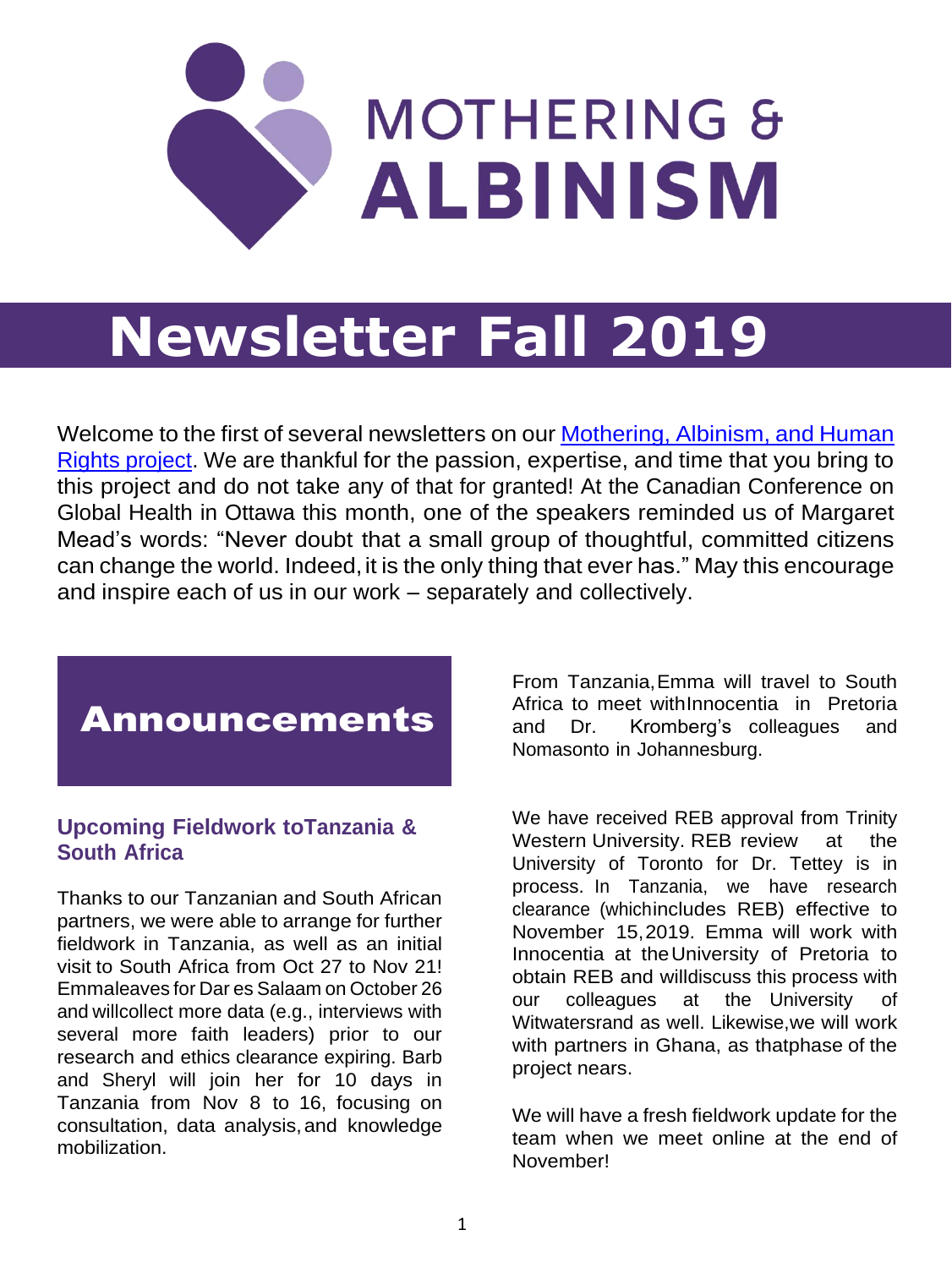#### **Consultation Meeting with NGO Partner**

Sheryl, Barb, and Emma discussed preliminary findings and analyses with IK Ero and Don Sawatzky (Director of Operations, UTSS) in early October. The purpose of this meeting was to assess whether we are on the right track as we continue in the analysis of our collected data — recognizing that feedback and input at this stage and ongoing is critical. We framed the consultation around this question: What are we missing by reading data from our Northern position? Don and IK were generous with their time, knowledge, and feedback.We will continue these consultation meetingswith our research partners as the project progresses.

### **Presentation at 25th Canadian Conference on Global Health, Ottawa**

Emma, Sheryl, and Barb prepared a presentation for the 25th Canadian Conference on Global Health in Ottawa, Ontario entitled: Engaging the experiences of mothers impacted byalbinism in Tanzania: An ethnographic study towards health equity. This conference wasan excellent forum to present the voices ofmothers who shared their experiences with Emma and Jane earlier this year. The project was well received and questions pertained to reflexivity, partnering organizations, the role of poverty, and differences between urban and rural experiences.



#### **Africana Womanism**

A few of you expressed curiosity in reading more on Africana Womanism (Hudson-Weems, 1992). Africana Womanism captures well the feminist lens in a Tanzanian context versus many Western feminist frameworks as it considers values placed onfamily, community, and mothering.

#### **Knowledge Mobilization via Social Media**

We have hired a communications student, Justin Chase, to assist us with branding the project and developing a project blog. Justin designed the logo you see on this newsletter, and also designed the newsletter. Thank-you!

We plan to have the blog operational bymid-November with initial posts completed while we are in Tanzania and South Africa. We are using the following hashtags for our work: #stillstandingstrong #actiononalbinism #motheringandalbinism

#### **Update on IK's UN Mandate**

Ikponwosa (IK) Ero is a project co-lead and the UN Independent Expert on the enjoyment of human rights by persons with albinism.

The [African Union](https://www.tralac.org/documents/resources/african-union/2959-35th-ordinary-session-of-the-executive-council-of-the-african-union-decisions-july-2019/file.html) officially adopted the Regional Actin Plan on Albinism! This is a milestone.

Albinism Worldwide questionnaire was completed by 90 civil society groups. IK and her team filed a [UN report](https://undocs.org/A/74/190) based on the findings.

IK has also submitted a [report on the socio](https://undocs.org/A/74/184)[economic](https://undocs.org/A/74/184) situation of persons with albinism.

We continue to be in awe of IK's ability to strategize, collaborate, and champion the rights of persons with albinism.